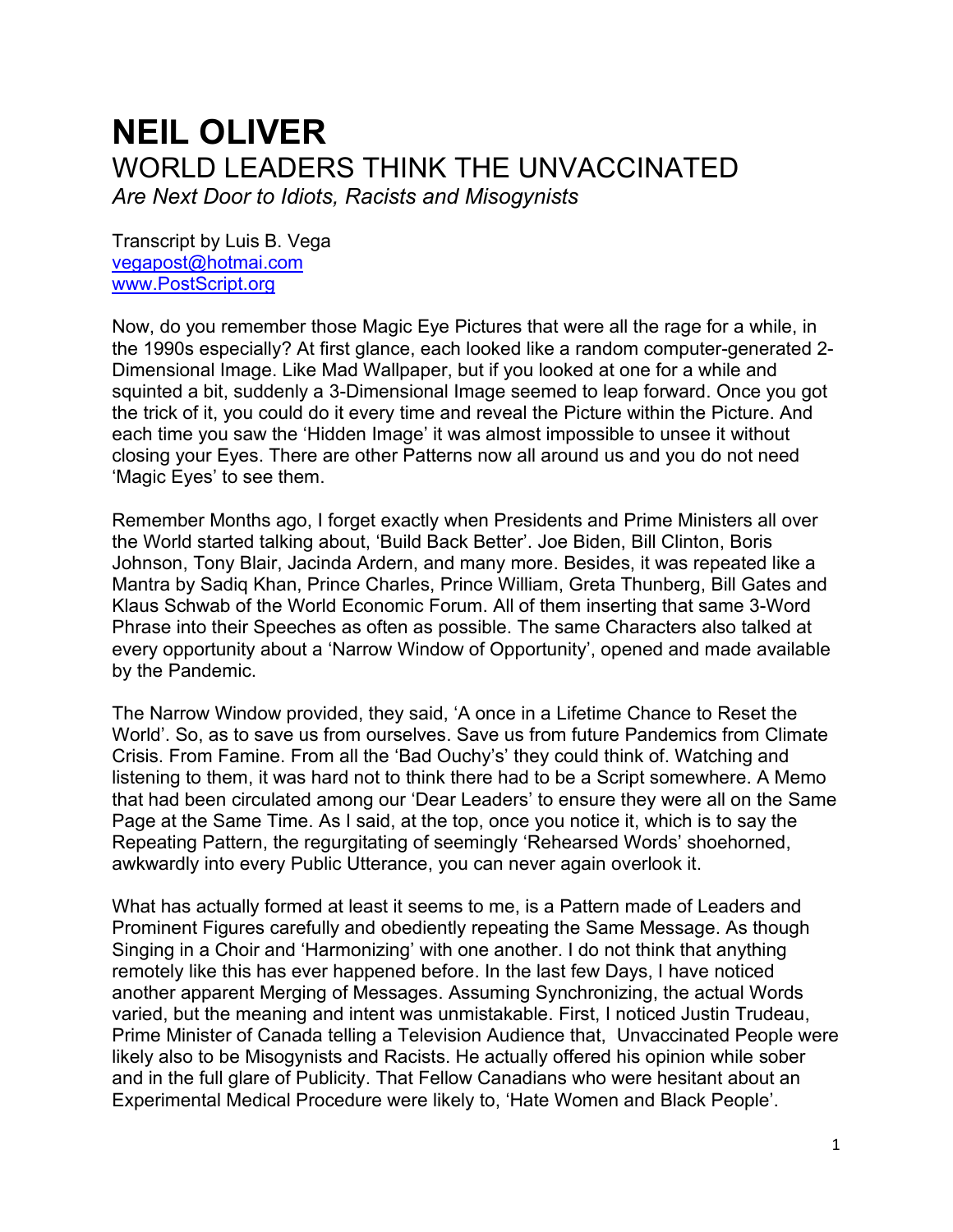And so, my ears pricked up. Next, I read the quotes from a recent interview with French President, Emmanuel Macron. In which he said, 'Unvaccinated People were Irresponsible and that Irresponsible People were Not Citizens. Not Citizens. Think about that. I looked-up 'Citizen' in a Dictionary just to be sure and found the Word defined as, Describing a 'Legally Recognized Subject of a State'. Macron said he wanted to make the lives of the Unvaccinated, those Non-Citizens as 'unbearable and unlivable as possible'. He said he wanted to 'P-Them-Off'. A French President who says the Unvaccinated are 'Not Citizens' is 'Skating on Thin Ice Over, Deep Dark Water'.

Such a comment is close, I would argue to say the Unvaccinated are 'Lesser People'. That they are not 'Proper People', not Proper French People. At the very least, not People deserving to be treated as Equals. That is Murky Water; Dangerous Ground for all People and not just Serving Presidents of modern allegedly Democratic Countries sat upon Centuries of Bloody Internecine Strife. And then bumbling and fumbling in the wake of Trudeau and Macron came our own Boris Johnson. He said, 'I want to say to the Anti-Vaxx Campaigners, the People who are putting this Mumbo-Jumbo on Social Media, they are completely wrong'.

'Anti-Vaxxer' is a Disgraceful Label. Many People, 2X and 3X 'Vaccinated' among them have questions they want answers. Some of the same People and more besides have particular and special concerns about the 'Vaccination' of Children against a Disease that poses them Negligible Threat. And yet, according to the Words of Leaders around the World, such People are Next Door to 'Idiots', 'Racists' and 'Misogynists'. They are next to Non-People. A Letter signed by MP's, Doctors and Scientists is as I speak being sent to the JCVI, asking them to look again at the rollout of the Vaccine to Children.

This morning on GB News, Brent Taylor, Emeritus Professor of Community Child Health Care at Great Ormond Street Institute of Child Health, voiced concerns about how quickly the 'Vaccine' has been produced, with Limited Testing. He said that while the Risks were still unknown, he felt they were Sufficiently Severe to demand a 'Rethink' of the Policy. I presume Boris Johnson must dismiss this Letter and this Opinion from a Learned Authority on Child Health, as more Mumbo-Jumbo. The opinion of Dr. Robert Malone, Inventor of the mRNA Vaccine Technology and also an avowed Opponent of Vaccinating Children against COVID, must presumably be similarly disregarded by our Prime Minister.

Mumbo Jumbo is an 18th Century Word coined to dismiss as 'Childish Nonsense. The Religious Beliefs of the Mandinka People of West Africa. So, the implication to be drawn from Boris Johnson's Pronouncement is that British People, Law-Abiding Citizens who have been and remain 'Hesitant' about an Experimental Medical Procedure, are to be dismissed as no more than 'Ignorant Children'. 'Little People' who ought better we might presume to be taken in-hand and taught otherwise, for their 'Own Good'. Just before Christmas, Tony Blair, excuse me, Sir Tony Blair, Night Commander of the Most Noble Order of the Garter, labeled 'Unvaccinated Idiots'. He said, 'Frankly, if you are not Vaccinated and you are Eligible and you have got no Health Reason for not being Vaccinated, you are not just Irresponsible, I mean you are an Idiot. I am sorry.